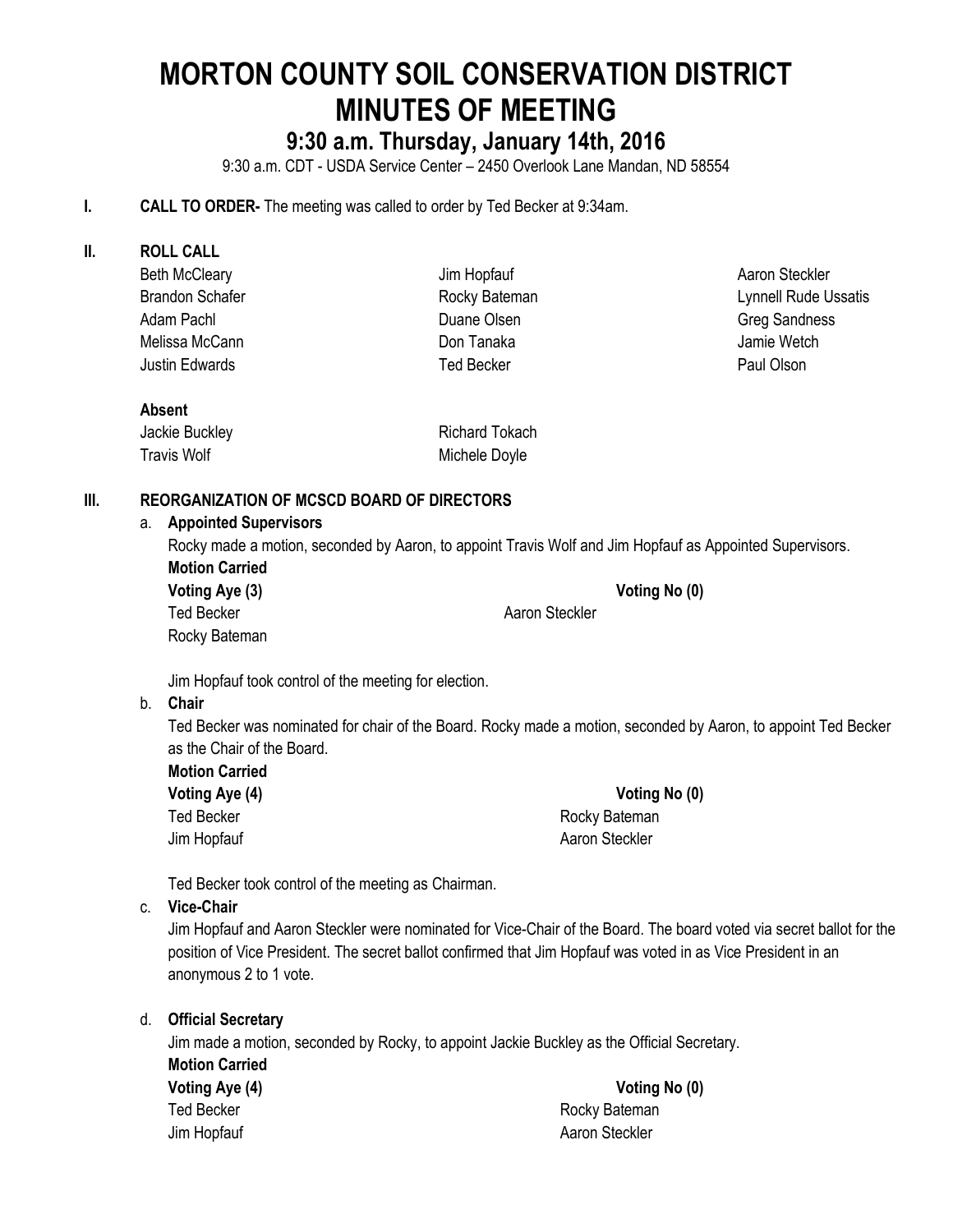#### e. **Recording Secretary & Treasurer**

Rocky made a motion, seconded by Aaron, to appoint Beth McCleary as the Recording Secretary and Treasurer. **Motion Carried Voting Aye (4) Voting No (0)**

| Voting Aye (4) |  |
|----------------|--|
| Ted Becker     |  |
| Jim Hopfauf    |  |

Rocky Bateman Aaron Steckler

#### f. **Advisory Supervisors**

Rocky made a motion, seconded by Jim, to appoint Don Tanaka, Duane Olsen and Richard Tokach as Advisory Supervisors.

| <b>Motion Carried</b> |
|-----------------------|
| Voting Aye (4)        |
| Ted Becker            |
| Jim Hopfauf           |

#### **Voting Aye (4) Voting No (0)**

Rocky Bateman Aaron Steckler

#### g. **RC&D Representative**

Jim made a motion, seconded by Rocky, to appoint Duane Olsen as the RC&D Representative. **Motion Carried Voting Aye (4) Voting No (0)**

Ted Becker **Rocky Bateman** Jim Hopfauf **Aaron Steckler** Aaron Steckler

#### h. **RDC Representative**

Aaron made a motion, seconded by Jim, to appoint Rocky Bateman as the RDC Representative. **Motion Carried**

| Voting Aye (4) | Voting No (0)  |
|----------------|----------------|
| Ted Becker     | Rocky Bateman  |
| Jim Hopfauf    | Aaron Steckler |

#### i. **Area IV Representative**

Rocky made a motion, seconded by Aaron, to appoint Duane Olsen as Area IV Representative. **Motion Carried**

**Voting Aye (4) Voting No (0)** Ted Becker **Rocky** Bateman Jim Hopfauf **Aaron Steckler** Aaron Steckler

#### j. **Personnel Committee**

Rocky made a motion, seconded by Aaron, to have Jim Hopfauf and Travis Wolf be on the Personnel Committee. **Motion Carried Voting Aye (4) Voting No (0)**

Ted Becker **Rocky** Bateman Jim Hopfauf **Aaron Steckler** Aaron Steckler

k. Jim made a motion, seconded by Aaron, to elect Travis Wolf as the lead board member on the financial and equipment committee.

**Motion Carried** Ted Becker **Rocky Bateman** 

**Voting Aye (4) Voting No (0)** Jim Hopfauf **Aaron Steckler** Aaron Steckler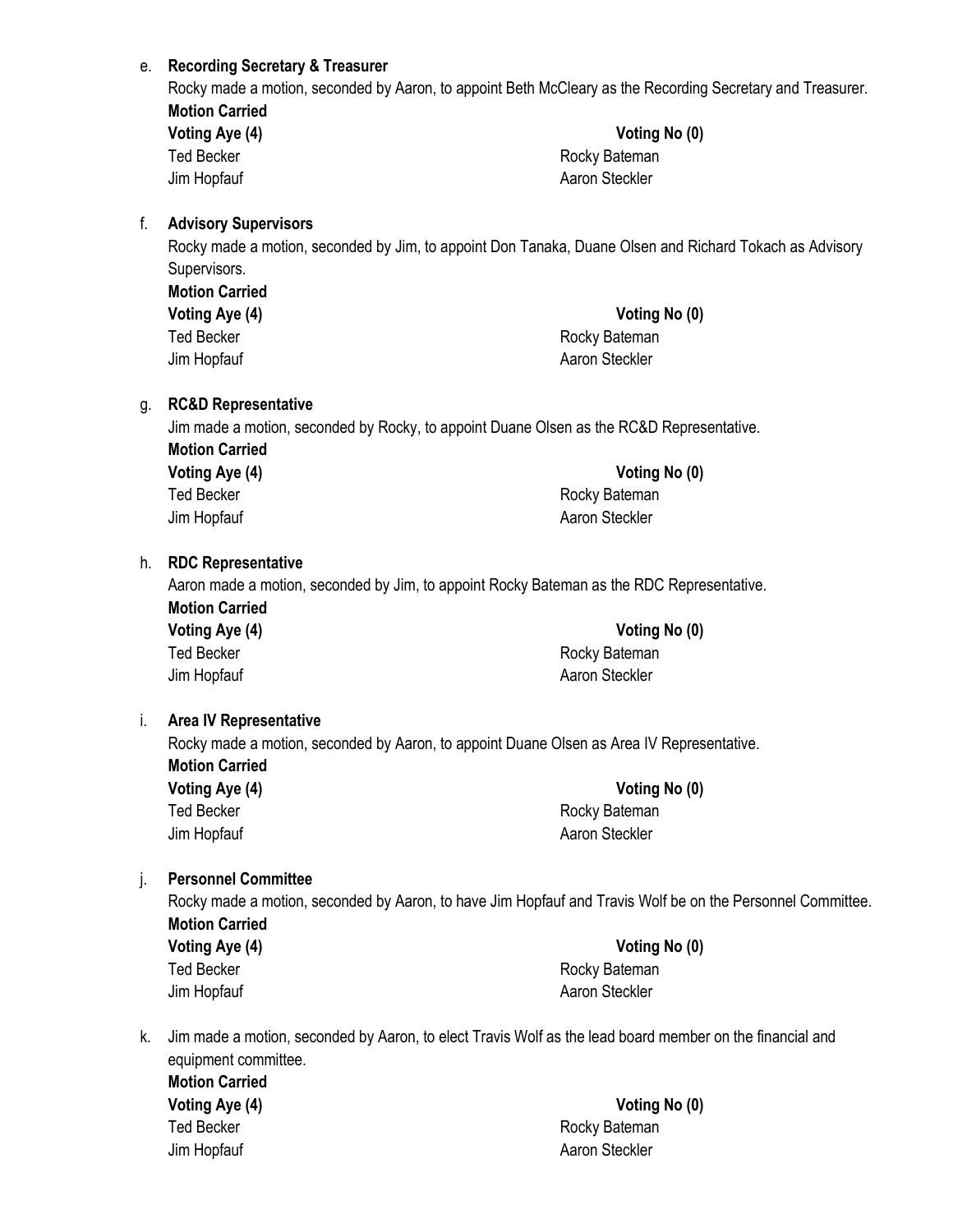**IV. MINUTES OF PREVIOUS MEETING -** Rocky made a motion, seconded by Aaron, to approve December 10<sup>th</sup>, 2015 minutes and January 7<sup>th</sup>, 2016 minutes.

| <b>Motion Carried</b> |  |
|-----------------------|--|
| Voting Aye (4)        |  |
| Ted Becker            |  |
| Jim Hopfauf           |  |

Rocky Bateman Aaron Steckler

**Voting No (0)** 

**V. TREASURER'S REPORT -** Rocky made a motion, seconded Aaron, to approve both the District and 319 Financial Reports submitted by Beth McCleary.

| <b>Motion Carried</b> |                |               |
|-----------------------|----------------|---------------|
| Voting Aye (4)        |                | Voting No (0) |
| Ted Becker            | Rocky Bateman  |               |
| Jim Hopfauf           | Aaron Steckler |               |
|                       |                |               |

### **VI. OLD BUSINESS**

- a. Newsletter Due January  $8<sup>th</sup>$  2016 Annual Report Beth presented a copy of the Newsletter to the Board. Beth sent the Newsletter to Image Printing on 01/12/2016. The next newsletter articles are due April  $8<sup>th</sup>$ , 2016.
- b. Website Beth updated the website with the Personnel Committee meeting notice as well as the January Board meeting notice and agenda. Adam updated the trees portion of the website.
- c. MCSCD Handbook Beth is working with Wendy Bent from the Morton County Court House. Beth and Wendy will complete a rough draft and discuss any issues with Rocky. Once rough draft is completed Rocky and Beth will present it to the board for approval.
- d. Water Spickot Nothing to report
- e. 2016 Winter Workshop January 19<sup>th</sup>, 2016 @ Baymont Inn- Beth, Melissa, and Paula will be handling the registration table. The board would like to contact Clayton and invite him to have supper on Monday January 18<sup>th</sup>.
- f. RC&D Grant Beth presented the Board with a report on the RC&D Grant. The Morton County SCD spent \$760.60 total. Beth is still awaiting to receive the grazing sticks from NDSU.
- **VII. REVIEW WORK PLAN/CALENDAR –** Beth will update the Committee section of the Annual Work plan and present each board member with a copy once completed. Beth past around a temporary calendar to review.

# **VIII. NEW BUSINESS**

- a. Brian Grosinger Report Nothing to report
- b. Lynnell Rude Ussatis, CPA Mahlum Goodhart Lynnell discussed the issues that Beth and her worked through in QuickBooks. Lynnell stated that Beth worked very hard on fixing QuickBooks. Lynnell stated a few examples of checks and balances in her report.

Rocky made a motion, seconded by Aaron, to have Beth no longer sign the District or 319 checks unless there is an emergency, the members of the personnel Committee will take over responsibility of primary signers of the District and 319 checks.

**Motion Carried Voting Aye (4) Voting No (0)** Ted Becker **Rocky** Bateman Jim Hopfauf **Aaron Steckler** Aaron Steckler

Jim made a motion, seconded by Aaron, to work with Mahlum Goodhart in implementing an agreed upon procedures and review in 6 months with the board.

| Voting No (0)  |  |
|----------------|--|
| Rocky Bateman  |  |
| Aaron Steckler |  |
|                |  |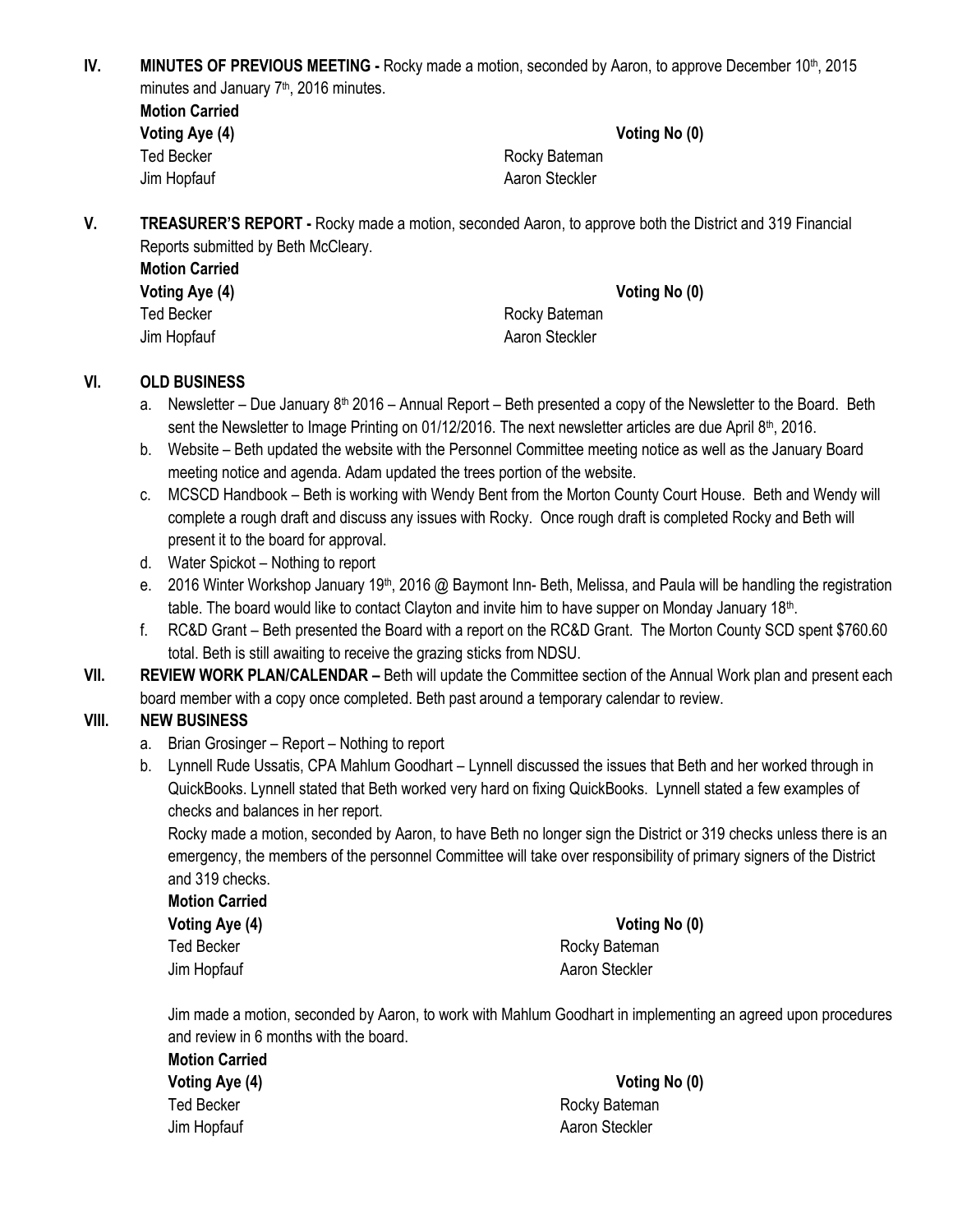- c. Greg Sandness 319 Schedule Paul Olson presented a report on Big Muddy Creek Watershed and Hailstone Creek/Danzig Dam Watershed Project. The district will need to acquire the use of a boat for lake sampling.
- d. Employee Review Recommendations Personnel Committee- The personnel Committee visited with all the employees and were happy with the work that they were doing. Jim presented the Personnel Committee recommendations.

Jim made a motion, seconded by Rocky, to give Brandon Schafer a \$1.10 raise, Beth McCleary \$1.00 raise, Adam Pachl \$1.00 raise.

| Motion Carried |  |
|----------------|--|
| Voting Aye (4) |  |
| Ted Becker     |  |
| lim Honfouf    |  |

**Voting Aye (4) Voting No (0)** Rocky Bateman Jim Hopfauf **Aaron Steckler** Aaron Steckler

e. Outdoor Heritage Fund Grant

1. Wildlife Cover Crops- Justin presented a proposal for the district to apply for an Outdoor Heritage Fund Grant. Justin, Rocky, and Ted will talk to the public and see if there is an interest in a grant request and to see if it would be successful.

2. Tri-County Application – Brandon presented an idea to the board about applying for an Outdoor Heritage Fund Grant that would consist of Morton, Oliver and Grant counties. The Grant would mainly focus on rangeland improvements by providing financial assistance to producers for water developments and cross fencing. A proposed requirement for financial assistance would be a 3 year prescribed grazing plan. Cropland practices proposed would be establishing perennial vegetation, cover crops, and nutrient management. Jim was appointed to be the lead board member on assisting Brandon with applying for the grant.

The meeting broke out for lunch at 12:30 and reconvened at 1:03pm.

f. Soil Probe – Brandon is requesting to purchase a soil probe for soil sampling. The cost of the probe is around \$500.00 total.

Rocky made a motion, seconded by Aaron, to purchase a soil probe for soil sampling. **Motion Carried**

| Voting Aye (4) | Voting No (0)  |  |
|----------------|----------------|--|
| Ted Becker     | Rocky Bateman  |  |
| Jim Hopfauf    | Aaron Steckler |  |

- g. Grafted Trees The board members were sent another letter concerning the Conservation Districts selling non conservation grade stock. Beth contacted Brian Johnston, the CEO of the NDASCD, and discussed the possibility of allowing Morton County SCD to continue large fruit tree sales for 2016 tree season and ceasing sales for 2017. Brian reached out to Mary Holm, Executive Director of the ND Nursery and Greenhouse Association, and presented the proposal. Mary accepted the proposal and Brian sent an email confirmation to Adam. The board decided to completely comply with the NDASCD agreement effective in the 2017 tree season.
- h. Shop Talks- Brandon provided a list of producers that were willing to host a shop talk. The staff will reach out to those producers and set up dates for future shop talks.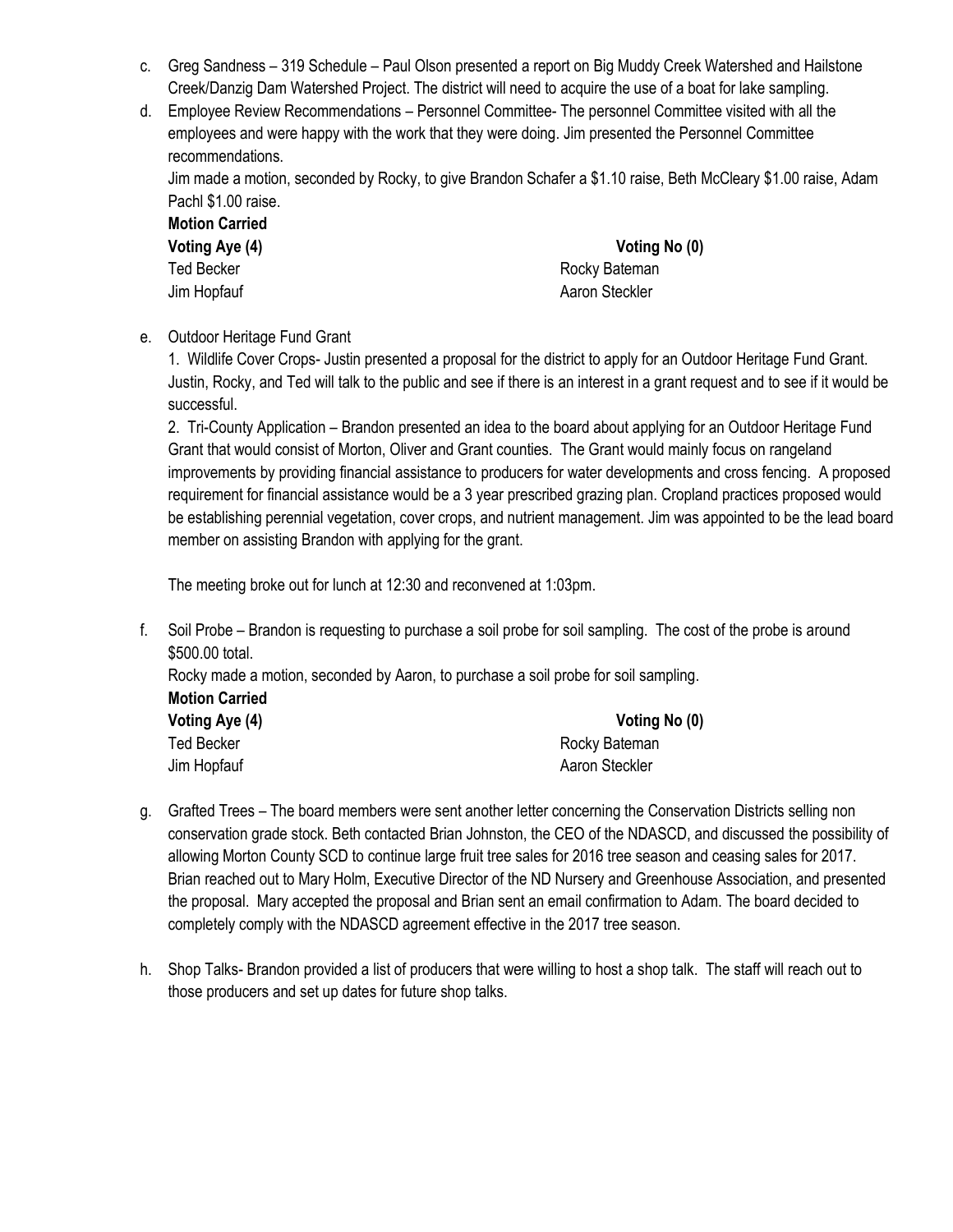# **IX. REPORT OF DISTRICT EMPLOYEES**

- a. District Technician
	- 1. Update on Trees and Fabric Adam stopped taking new tree planting requests for the 2016 season. He currently has around 115,000 feet of trees planned and about 70,000 feet of fabric planned for the 2016 season. Adam has been processing hand plant and replacement order forms and states that we are currently on track from where we were last year. Bailey Nursery was sold out of most of the large fruit trees that we placed on our order form by the time Adam sent in the first order. Beth and Adam went through Bailey's remaining stock list and chose a few apple tree replacements. Adam contacted Jim and presented the possible replacements. All replacement apple trees are suitable for Morton County. Adam updated the website to remove the unavailable apple trees and has been contacting customers who have ordered the unavailable apple trees, and is asking if they would like to switch or be put on a wait list.

Adam has a producer that is on the Oliver and Morton County border line and was wondering if the Morton County SCD board would allow Adam to plant his trees. The house of the producer is in Morton County and some of the land is in Oliver County. The board stated as long as Oliver County SCD has no issue with Morton County SCD planting then Adam may plant the trees for this producer.

- b. District Secretary
	- 1. Admin Update- Beth completed year end forms and presented the dates that she completed them. W-2's were sent on December 31<sup>st</sup>, State Sales Tax was sent on January 4<sup>th</sup>, ND Withholding was sent on December 23<sup>rd</sup>, 4<sup>th</sup> Quarter Federal Returns were sent on December 23<sup>rd</sup>, ND Job Service was completed online on December  $31$ <sup>st</sup>, and the 1099's on January 12<sup>th</sup>, 2016.
- c. 319 Watershed Coordinator
	- 1. Update on Watershed Program Water Festival Brandon needs agreements to be signed and the date for Water Festival is on April 12<sup>th</sup> 2016 at the Nazarene Church.
	- 2. Update on Soil Health Mentor Program Russell Hoovestol brought in his receipts for reimbursement. Kevin Fishbeck sold his land and is no longer in the program.

# **X. REPORT OF COOPERATING AGENCIES**

- a. District Conservationist
	- 1. NRCS Programs Update
		- a. EQIP- NRCS has been working on ranking EQIP applications.
		- b. CSP- Currently have one CSP application.
		- c. CRP- Nothing to report
- b. County Extension Agent Nothing to report
- c. Farm Bill Biologist Justin has been spending a lot of time in Oliver County. Justin is having a CRP Workshop at the New Salem Fair Grounds on January 28<sup>th</sup>, 2016. Oliver County Winter Workshop is at the Center Civic Center on February 9<sup>th</sup>.
- **XI. CORRESPONDENCE –** Beth presented the following correspondence: NDASCD Board of Directors Meeting Minutes draft, NACD Holiday Card, Participator Newsletter, Gateway to Science Newsletter, Chamber Connection Magazine, ND Insurance State Bonding Declaration, Capital Credit Union Statement, and NDSCD Supervisor accreditation course training information.